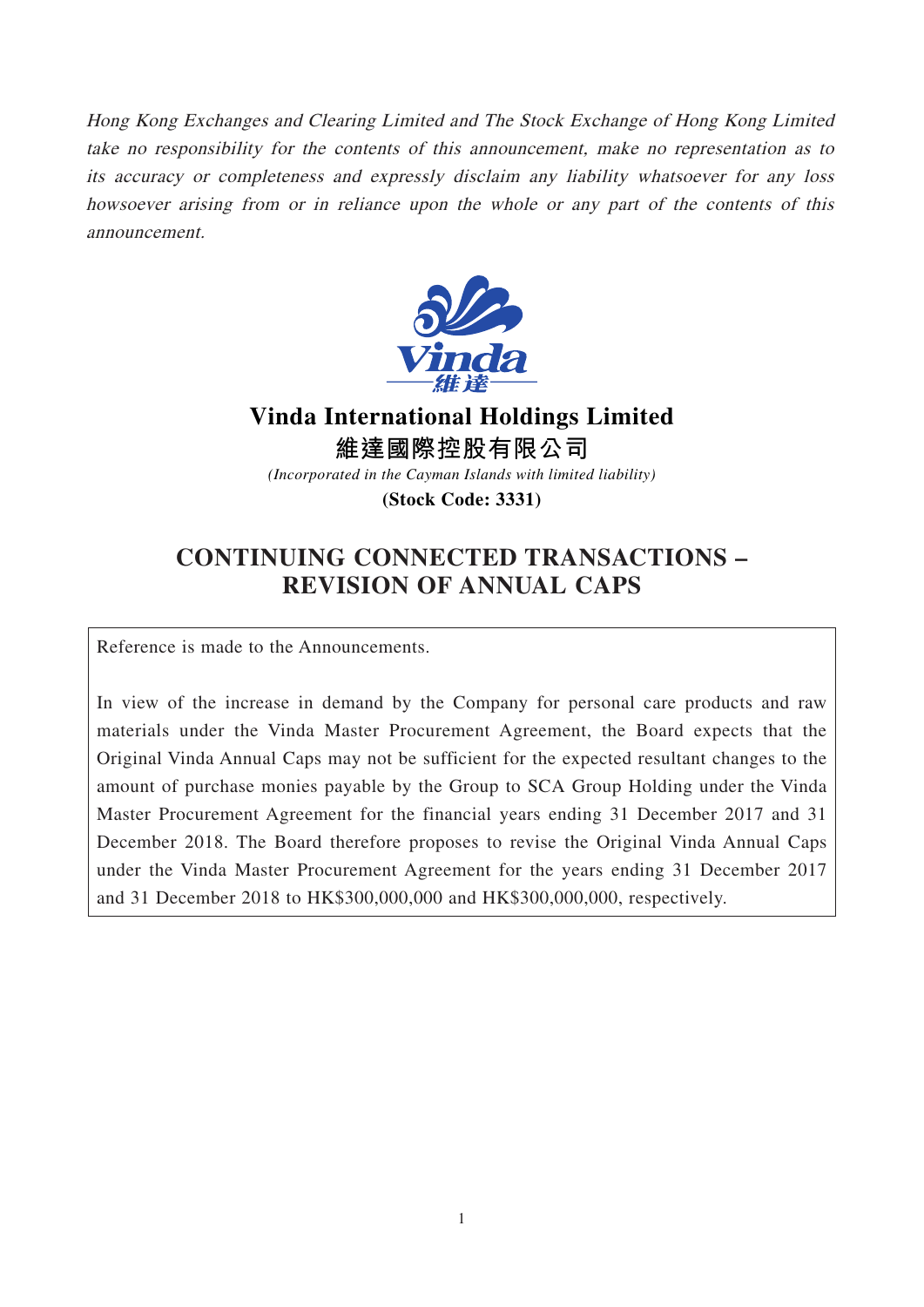SCA Group Holding is a controlling shareholder of the Company and therefore a Connected Person of the Company. Since SCA Group Holding is entitled to exercise or control the exercise of approximately 36.16% of the voting power at the general meeting of Asaleo Care Limited, Asaleo Care Limited is also a Connected Person of the Company. Further, as Asaleo Care is a wholly-owned subsidiary of Asaleo Care Limited, Asaleo Care is also a Connected Person of the Company. Therefore, the transactions contemplated under the Asaleo Care Product Supply Agreement, the Vinda Master Procurement Agreement and the SCA Master Procurement Agreement, which are of a continuing nature, will constitute continuing connected transactions of the Company under Chapter 14A of the Listing Rules and will be aggregated as a series of transactions pursuant to Rule 14A.81 of the Listing Rules. Further, as the Board proposes to revise the Original Vinda Annual Caps under the Vinda Master Procurement Agreement, the Company is required to re-comply with the relevant provisions of Chapter 14A of the Listing Rules in respect of the continuing connected transactions thereunder pursuant to Rule 14A.54 of the Listing Rules.

As the applicable percentage ratios (as defined under the Listing Rules) calculated based on the Aggregated Annual Caps on an aggregated basis are more than 0.1% but less than 5%, the transactions contemplated under the Asaleo Care Product Supply Agreement, the Vinda Master Procurement Agreement and the SCA Master Procurement Agreement are subject to the reporting, announcement and annual review requirements, but are exempt from the independent shareholders' approval requirement under Chapter 14A of the Listing Rules.

## **BACKGROUND**

Reference is made to the Announcements.

#### **VINDA MASTER PROCUREMENT AGREEMENT**

As disclosed in the Announcements, the Company entered into, among other things, the Vinda Master Procurement Agreement on 31 March 2016. Please refer to the Announcements for a summary of the principal terms of the Vinda Master Procurement Agreement.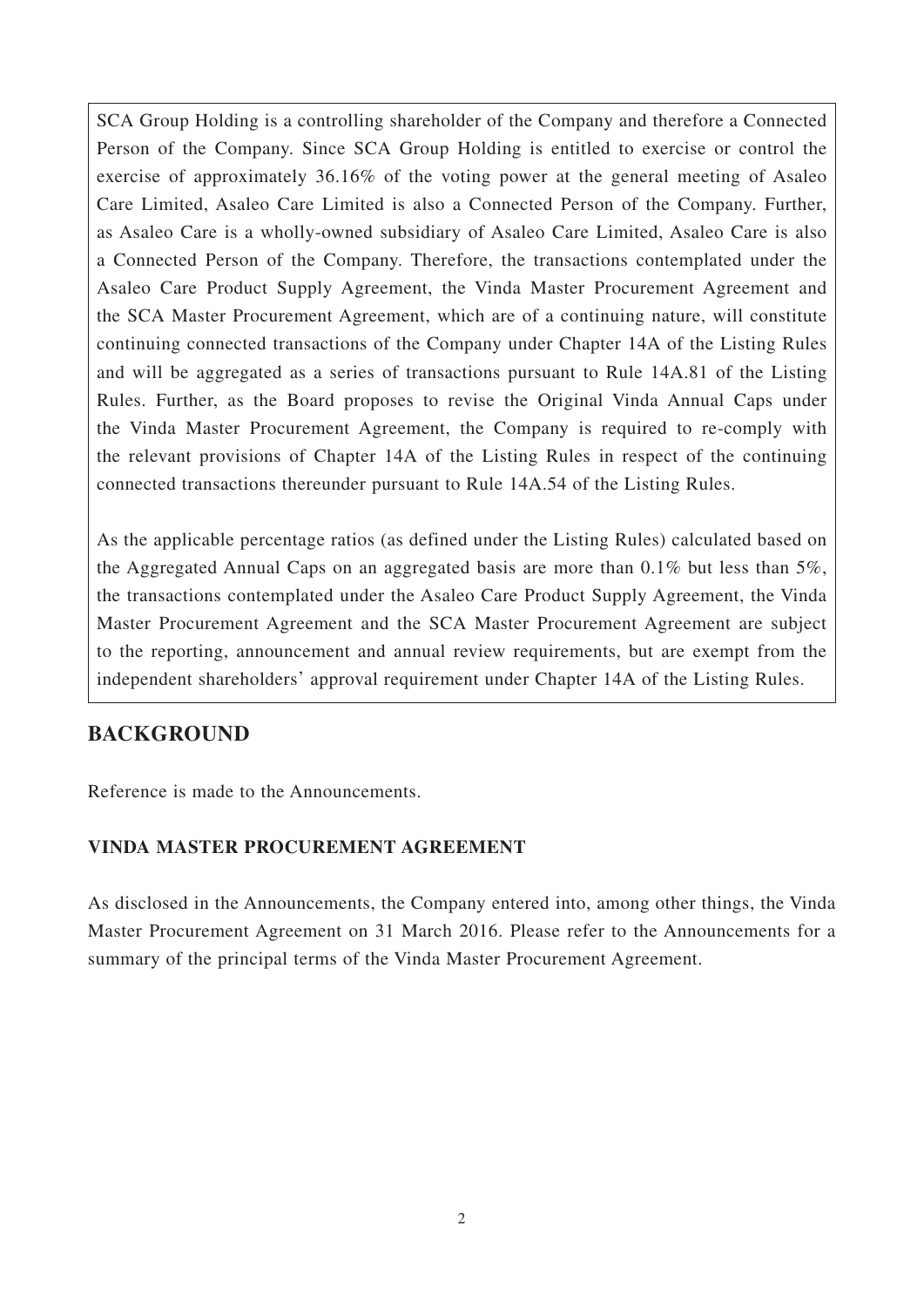In view of the increase in demand by the Company for personal care products and raw materials under the Vinda Master Procurement Agreement, the Board expects that the Original Vinda Annual Caps may not be sufficient for the expected resultant changes to the amount of purchase monies payable by the Group to SCA Group Holding under the Vinda Master Procurement Agreement for the financial years ending 31 December 2017 and 31 December 2018. The Board therefore proposes to revise the Original Vinda Annual Caps under the Vinda Master Procurement Agreement for the financial years ending 31 December 2017 and 31 December 2018 as set out further below.

#### **Historical transaction amounts**

For the two (2) years ended 31 December 2014 and 2015, there were transactions similar to those contemplated under the Vinda Master Procurement Agreement to the value of approximately HK\$39,268,339 and HK\$151,769,200, respectively. For the period from 31 March 2016 (i.e. effective date of the Vinda Master Procurement Agreement) to 31 December 2016 and the seven (7) months ended 31 July 2017, the transaction amounts under the Vinda Master Procurement Agreement were approximately HK\$119,453,484 and HK\$133,319,177, respectively.

#### **Revised Vinda Annual Caps**

On 5 September 2017, the Board proposed to revise the Original Vinda Annual Caps for the Vinda Master Procurement Agreement as follows:

|                            | <b>Year ending 31 December</b> |             |
|----------------------------|--------------------------------|-------------|
|                            | 2017                           | 2018        |
|                            | HK\$                           | HK\$        |
| Original Vinda Annual Caps | 200,000,000                    | 200,000,000 |
| Revised Vinda Annual Caps  | 300,000,000                    | 300,000,000 |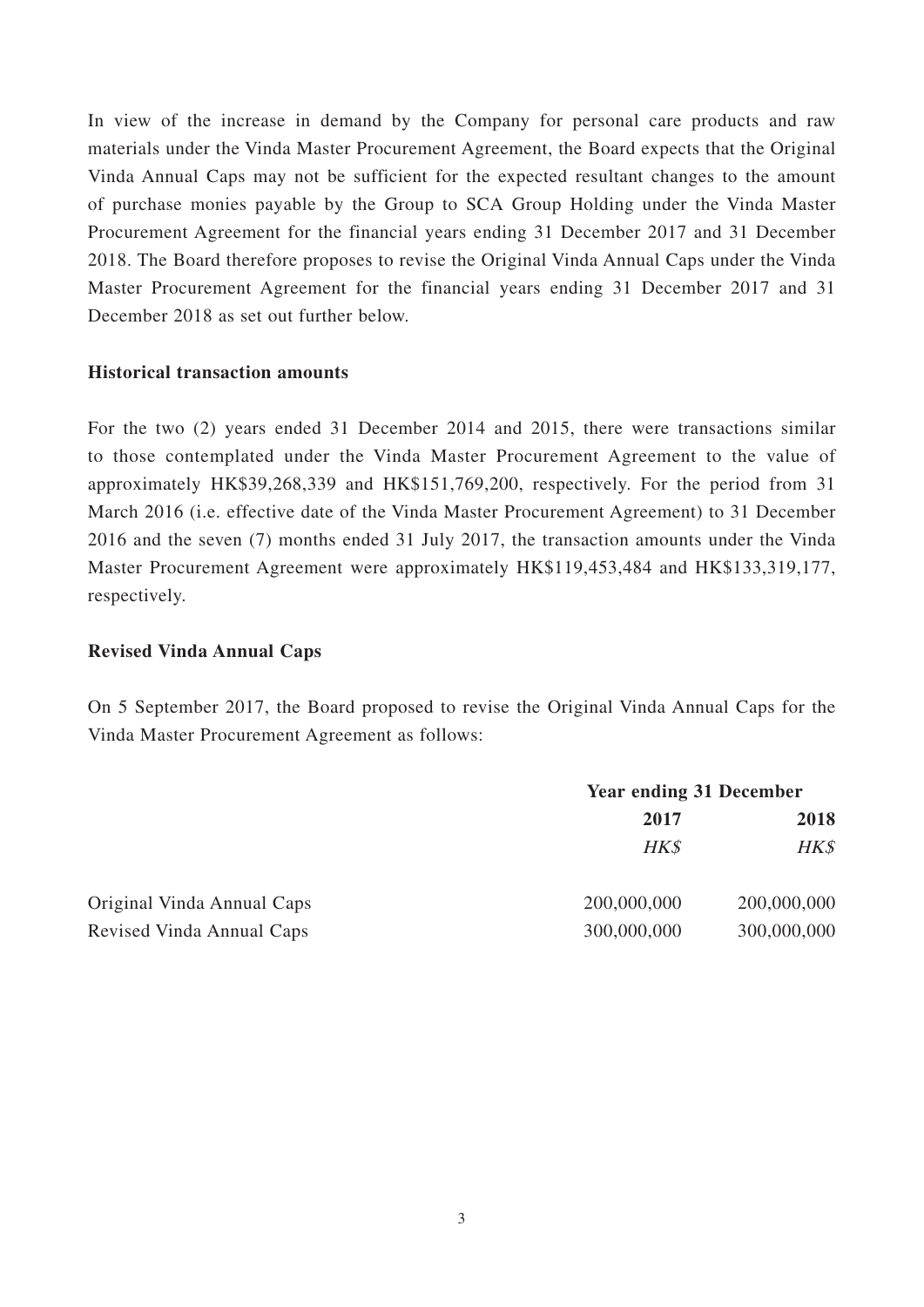#### **Basis of determining the Revised Vinda Annual Caps**

The Revised Vinda Annual Caps were determined by reference to the historical transaction values of similar transactions in the past, including under the Vinda Master Procurement Agreement, the expected rate of growth of the Group's sales and overall business and the agreed pricing pursuant to the Vinda Master Procurement Agreement.

### **SCA MASTER PROCUREMENT AGREEMENT**

As disclosed in the Announcements, the Company entered into, among other things, the SCA Master Procurement Agreement on 31 March 2016. Please refer to the Announcements for a summary of the principal terms of the SCA Master Procurement Agreement.

#### **Historical transaction amounts**

For the two (2) years ended 31 December 2014 and 2015, there were transactions similar to those contemplated under the SCA Master Procurement Agreement to the value of approximately HK\$29,086,804 and HK\$24,797,151, respectively. For the period from 31 March 2016 (i.e. effective date of the SCA Master Procurement Agreement) to 31 December 2016 and the seven (7) months ended 31 July 2017, the transaction amounts under the SCA Master Procurement Agreement were approximately HK\$135,202,246 and HK\$66,669,674, respectively.

### **ASALEO CARE PRODUCT SUPPLY AGREEMENT**

As disclosed in the Announcements, the Company entered into, among other things, the Asaleo Care Product Supply Agreement on 22 December 2016. Please refer to the Announcements for a summary of the principal terms of the Asaleo Care Product Supply Agreement.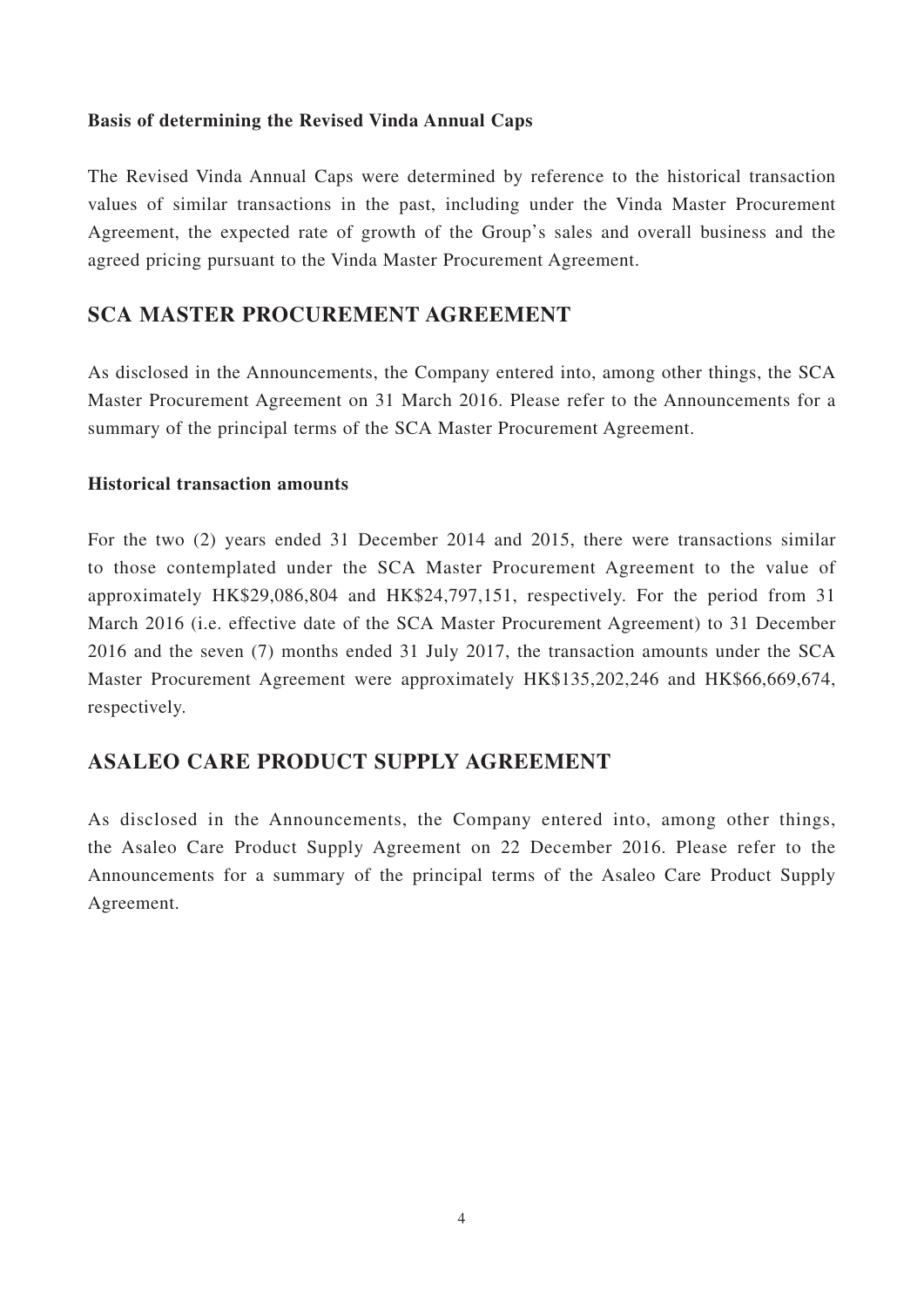#### **Historical transaction amounts**

For the two (2) years ended 31 December 2014 and 2015, there were transactions similar to those contemplated under the Asaleo Care Product Supply Agreement to the value of approximately HK\$55,453,914 and HK\$35,632,309, respectively. For the year ended 31 December 2016 and the seven (7) months ended 31 July 2017, transaction amounts under the Asaleo Care Product Supply Agreement were approximately HK\$30,312,849 and HK\$21,257,337, respectively.

# **REASONS FOR AND BENEFITS OF THE ASALEO CARE PRODUCT SUPPLY AGREEMENT**

The Company considers that the Asaleo Care Product Supply Agreement and the transactions contemplated thereunder are beneficial for the Company as they have facilitated, and will continue to facilitate the overall operations and growth of the Group's business. As the Company has had a history of business collaboration with the Asaleo Group, it is also expected that the transactions contemplated under the Asaleo Care Product Supply Agreement will further deepen the strategic partnership, establish better collaboration and ensure efficient cooperation between the Company and the Asaleo Group.

## **REASONS FOR AND BENEFITS OF THE SCA MASTER PROCUREMENT AGREEMENT AND THE VINDA MASTER PROCUREMENT AGREEMENT**

The Company considers that the SCA Master Procurement Agreement and the Vinda Master Procurement Agreement and the transactions contemplated thereunder are beneficial for the Company as they have facilitated, and will continue to facilitate, the overall operations and growth of the Group's business. As the Company has a history of business collaborations with the SCA Group (the hygiene unit of which has been spun off and become Essity Group), it is also expected that the transactions contemplated under the SCA Master Procurement Agreement and the Vinda Master Procurement Agreement will further deepen the strategic partnership, establish better collaboration and ensure efficient cooperation between the Company and the Essity Group.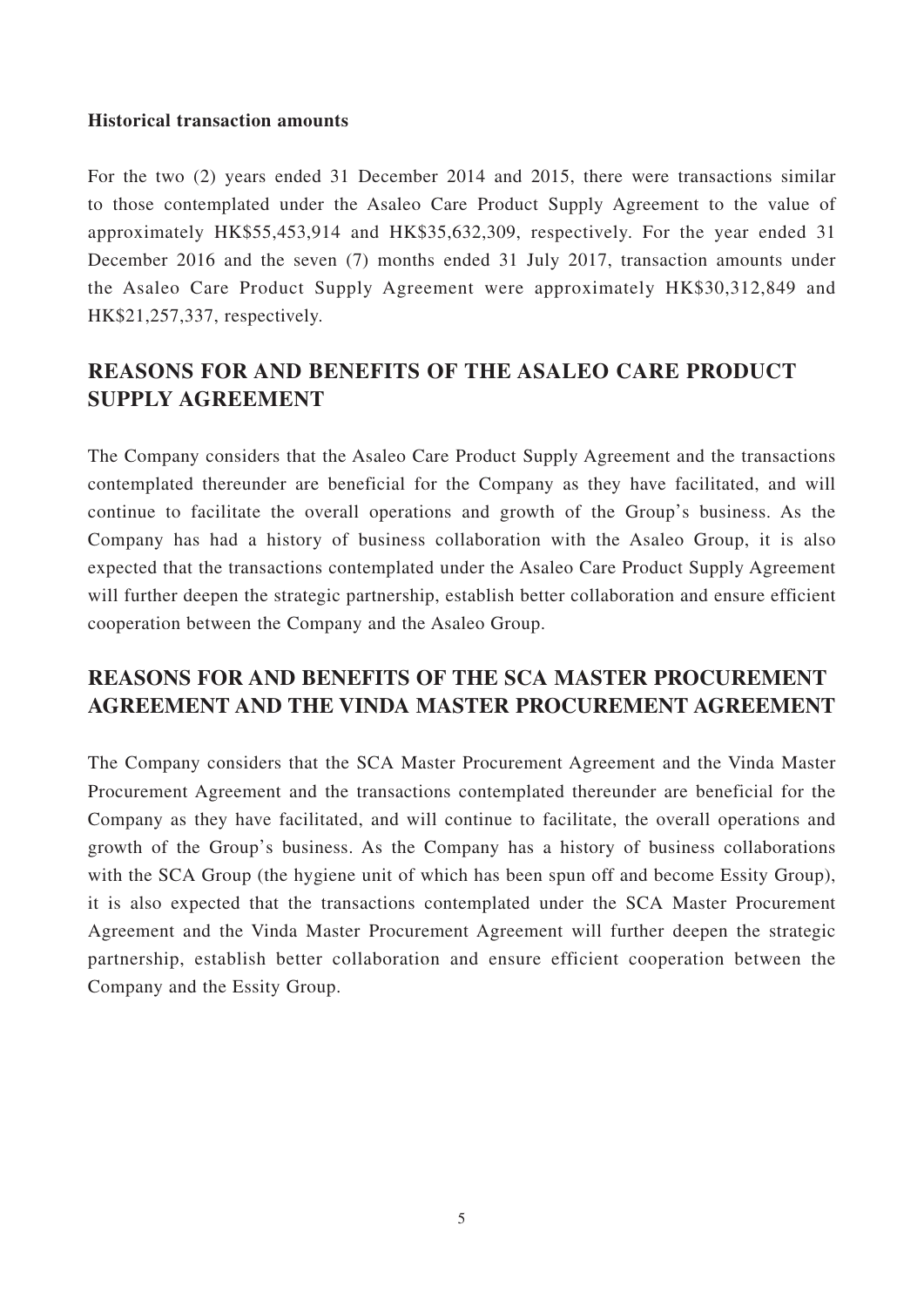### **AGGREGATE ANNUAL CAPS**

The Aggregate Annual Caps under the Asaleo Care Product Supply Agreement, the SCA Master Procurement Agreement and the Vinda Master Procurement Agreement (which are aggregated under Rule 14A.81 of the Listing Rules) for each of the years ending 31 December 2017 and 2018 are as follows:

|                           | <b>Year ending 31 December</b> |             |
|---------------------------|--------------------------------|-------------|
|                           | 2017                           | 2018        |
|                           | $(HK\$                         | $(HK\$      |
| <b>APSA Annual Caps</b>   | 60,000,000                     | 60,000,000  |
| <b>SCA Annual Caps</b>    | 200,000,000                    | 200,000,000 |
| Revised Vinda Annual Caps | 300,000,000                    | 300,000,000 |
| Total:                    | 560,000,000                    | 560,000,000 |

Save for the revision to Original Vinda Annual Caps for the two years ending 31 December 2017 and 31 December 2018, the terms of the Asaleo Care Product Supply Agreement, the Vinda Master Procurement Agreement and the SCA Master Procurement Agreement, including but not limited to the respective pricing policies and mechanism thereunder, remain unchanged.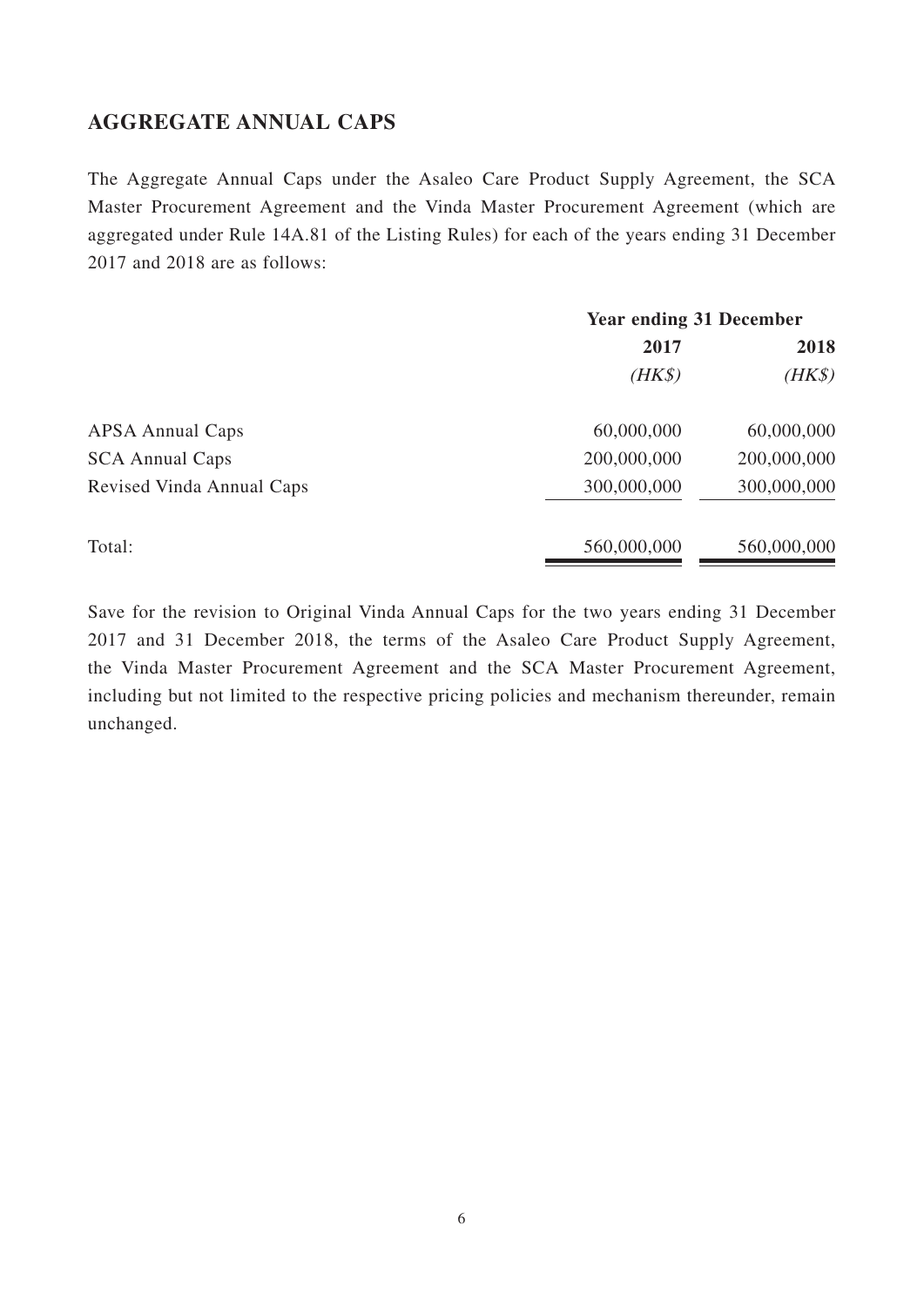### **LISTING RULES IMPLICATIONS**

SCA Group Holding is a controlling shareholder of the Company and therefore a Connected Person of the Company. Since SCA Group Holding is entitled to exercise or control the exercise of approximately 36.16% of the voting power at the general meeting of Asaleo Care Limited, Asaleo Care Limited is also a Connected Person of the Company. Further, as Asaleo Care is a wholly-owned subsidiary of Asaleo Care Limited, Asaleo Care is also a Connected Person of the Company. Therefore, the transactions contemplated under the Asaleo Care Product Supply Agreement, the Vinda Master Procurement Agreement and the SCA Master Procurement Agreement, which are of a continuing nature, will constitute continuing connected transactions of the Company under Chapter 14A of the Listing Rules and will be aggregated as a series of transactions pursuant to Rule 14A.81 of the Listing Rules. Further, as the Board proposes to revise the Original Vinda Annual Caps under the Vinda Master Procurement Agreement, the Company is required to re-comply with the relevant provisions of Chapter 14A of the Listing Rules in respect of the continuing connected transactions thereunder pursuant to Rule14A.54 of the Listing Rules.

As the applicable percentage ratios (as defined under the Listing Rules) calculated based on the Aggregated Annual Caps on an aggregated basis are more than 0.1% but less than 5%, the transactions contemplated under the Asaleo Care Product Supply Agreement, the Vinda Master Procurement Agreement and the SCA Master Procurement Agreement are subject to the reporting, announcement and annual review requirements, but are exempt from the independent shareholders' approval requirement under Chapter 14A of the Listing Rules.

In the event that (i) any respective transaction amount under the Asaleo Care Product Supply Agreement, the Vinda Master Procurement Agreement and SCA Master Procurement Agreement for any financial year during the terms of the Asaleo Care Product Supply Agreement, the Vinda Master Procurement Agreement or the SCA Master Procurement Agreement exceeds the APSA Annual Caps, the Revised Vinda Annual Caps or the SCA Annual Caps (as the case may be) for the relevant year, or (ii) the Asaleo Care Product Supply Agreement, the Vinda Master Procurement Agreement or the SCA Master Procurement Agreement is renewed or there is any material change to their respective terms, the Company will comply with the relevant provisions under the Listing Rules.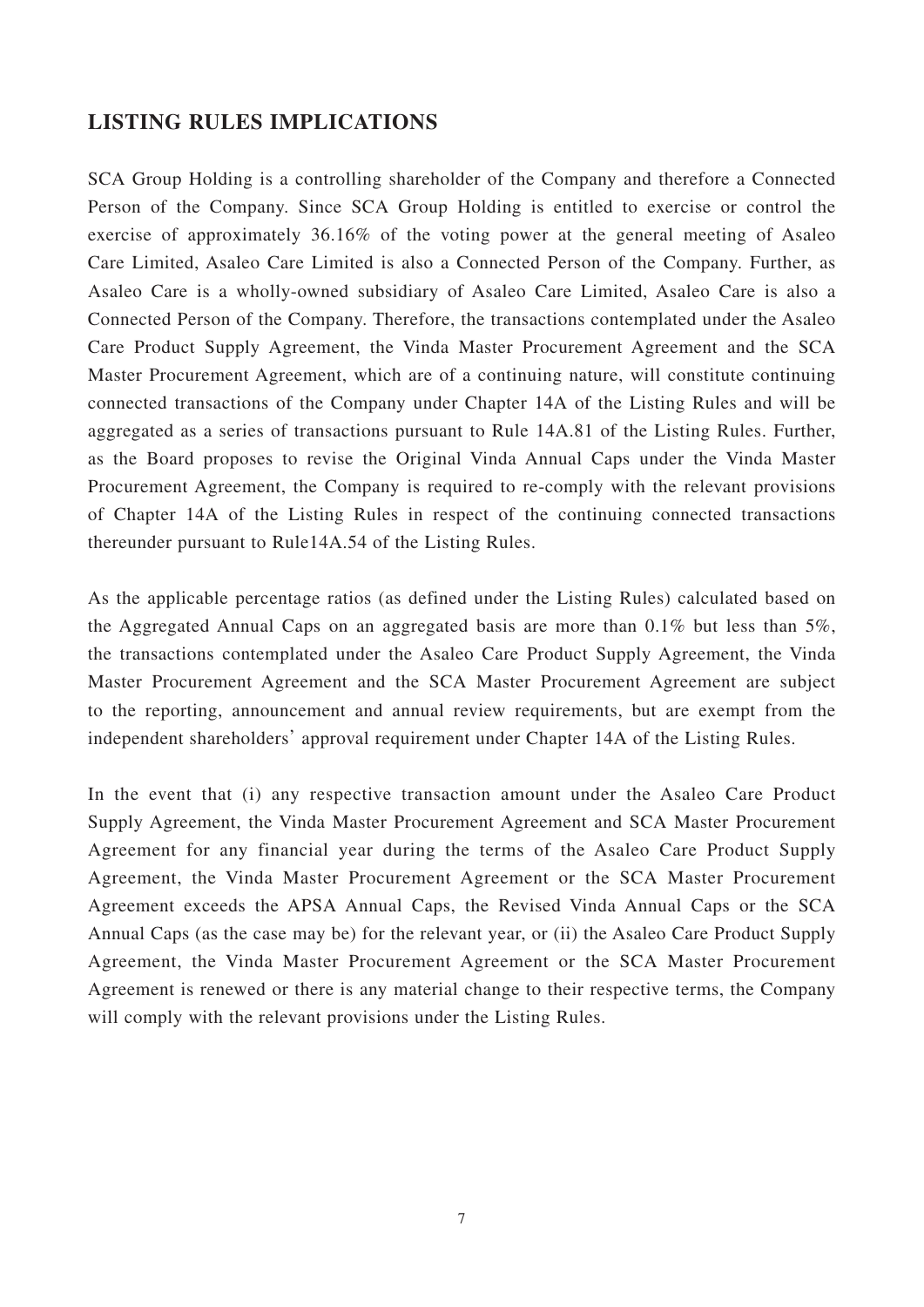The Directors (including the independent non-executive Directors) consider that the terms of the Asaleo Care Product Supply Agreement, the Vinda Master Procurement Agreement and the SCA Master Procurement Agreement and the transactions contemplated thereunder (including the APSA Annual Caps, the SCA Annual Caps and the Revised Vinda Annual Caps) are on normal commercial terms or better and fair and reasonable, and are entered into in the ordinary and usual course of business of the Group and in the interests of the Company and its shareholders as a whole.

None of the Directors has a material interest in the transactions contemplated under the Asaleo Care Product Supply Agreement and/or the Vinda Master Procurement Agreement and/or the SCA Master Procurement Agreement, and hence no Director is required to abstain from voting on the relevant board resolutions to approve the Revised Vinda Annual Caps. However, Mr. Johann Christoph Michalski, Mr. Jan Christer Johansson, Mr. Carl Magnus Groth and Mr. Carl Fredrik Stenson RYSTEDT, who are former employees or current employees of Essity, elected to abstain from voting on the relevant board resolutions approving the Revised Vinda Annual Caps.

### **INFORMATION ABOUT THE GROUP**

The Group is principally engaged in the manufacturing and sale of tissue and personal care products in the PRC, Hong Kong, Macau, Korea, Malaysia, Taiwan and other Southeast Asian countries including, among others, Singapore, Thailand, Indonesia, and its principal products include toilet paper, hanky, softpack, box tissues, wet wipes, paper napkins, baby diapers, incontinence products and feminine care products.

### **INFORMATION ABOUT ASALEO CARE**

Asaleo Care Limited is an associate of SCA Group Holding. SCA Group Holding, a Connected Person of the Company, is entitled to exercise or control the exercise of approximately 36.16% of the voting power at the general meeting of Asaleo Care Limited. Therefore, Asaleo Care Limited is also a Connected Person of the Company. Further, as Asaleo Care is a wholly-owned subsidiary of Asaleo Care Limited, Asaleo Care is also a Connected Person of the Company.

Asaleo Care is a leading personal care and hygiene company that manufactures, markets, distributes and sells essential everyday consumer products across the feminine care, incontinence care, baby care, consumer tissue and professional hygiene products.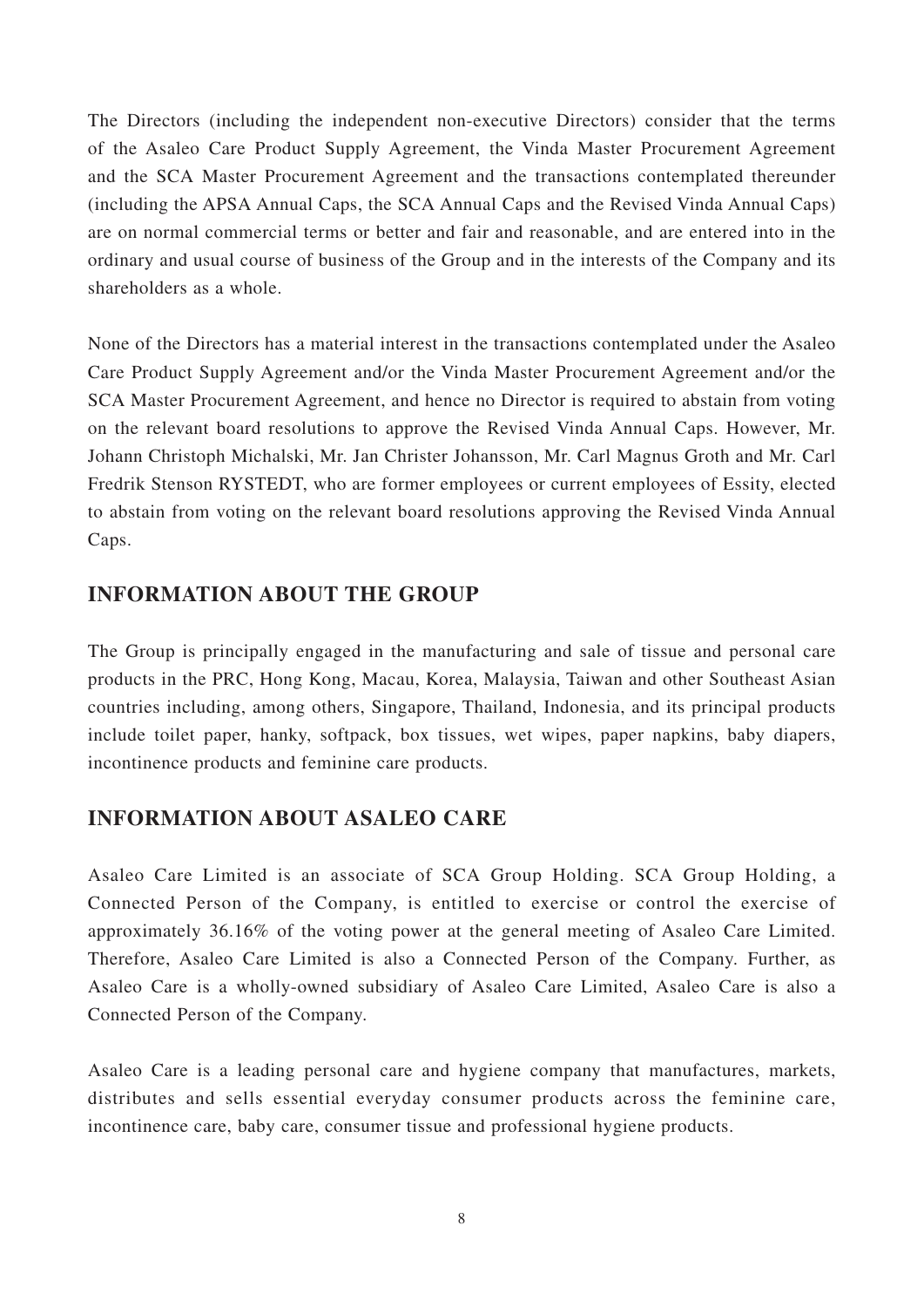## **INFORMATION ABOUT SCA GROUP HOLDING**

SCA Group Holding is a leading global hygiene company which develops and produces sustainable personal care and tissue products. SCA Group Holding conducts sales in about 100 countries under many strong brands and its parent company is listed on NASDAQ OMX Stockholm.

## **DEFINITIONS**

In this announcement, the following expressions shall, unless the context requires otherwise, have the following meanings:

| "Aggregate Annual Caps"            | the APSA Annual Caps, the Revised Vinda Annual Caps and<br>the SCA Annual Caps                                                                                                                                                                                         |
|------------------------------------|------------------------------------------------------------------------------------------------------------------------------------------------------------------------------------------------------------------------------------------------------------------------|
| "Announcements"                    | the announcements of the Company 1 April 2016, 22<br>December 2016 and 22 January 2017 in relation to, among<br>other things, the Vinda Master Procurement Agreement, the<br>SCA Master Procurement Agreement and the Asaleo Care<br>Product Supply Agreement.         |
| "APSA Annual Caps"                 | the annual maximum monetary value of the Asaleo Care<br>Personal Products to be sold by the Company (or relevant<br>member(s) of the Group) to Asaleo Care (or the relevant<br>member(s) of the Asaleo Group) under the Asaleo Care<br><b>Product Supply Agreement</b> |
| "Asaleo Care"                      | Asaleo Care Australia Pty Ltd, a wholly-owned subsidiary of<br>Asaleo Care Limited                                                                                                                                                                                     |
| "Asaleo Care Limited"              | Asaleo Care Limited, approximately 36.16% of the issued<br>share capital of which is held by SCA Group Holding                                                                                                                                                         |
| "Asaleo Care Personal<br>Products" | certain household consumable paper and/or personal care<br>products to be supplied by the Company (or the relevant<br>member(s) of the Group) to Asaleo Care (or the relevant<br>member(s) of the Asaleo Group) from time to time                                      |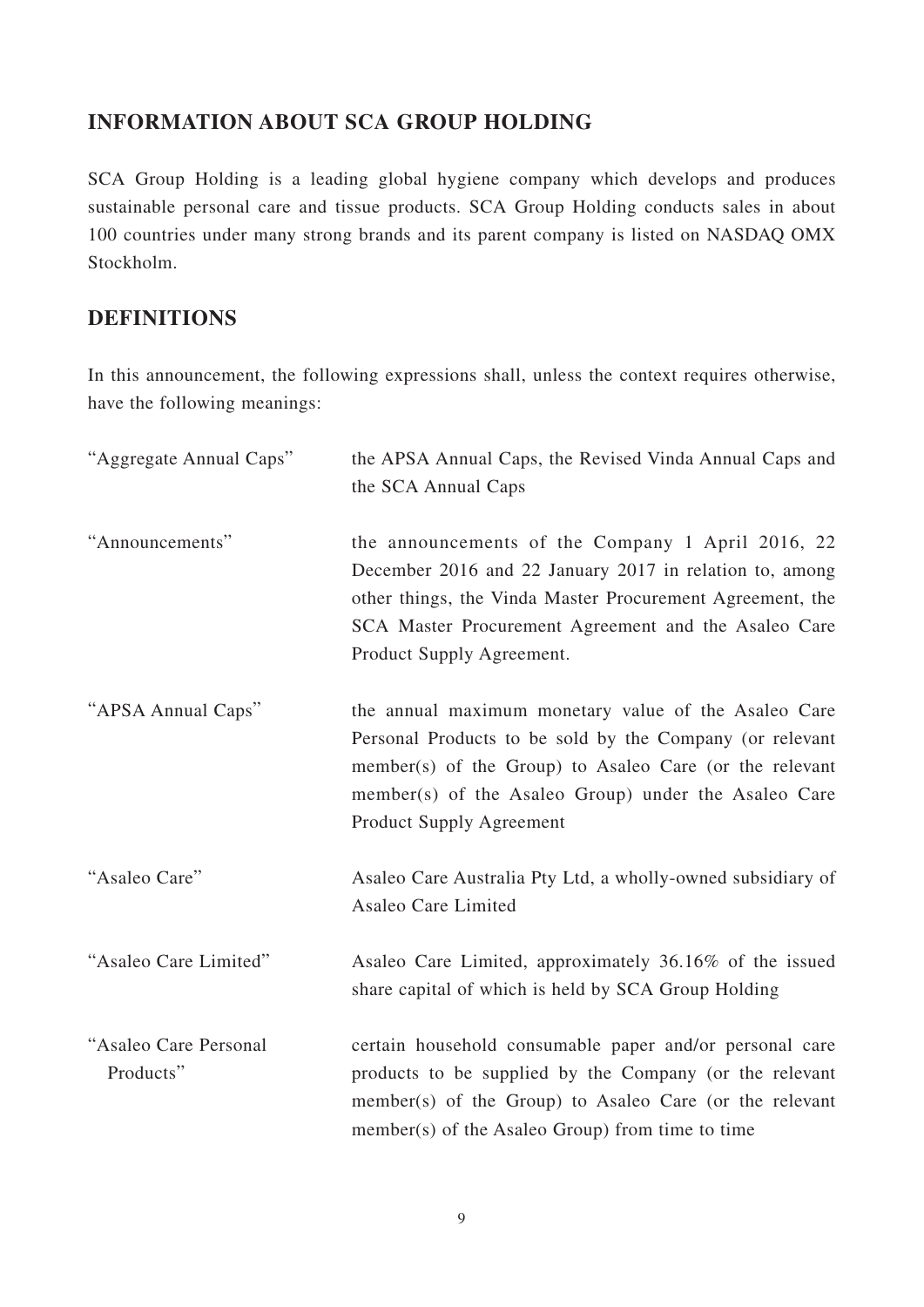| "Asaleo Care Product<br>Supply Agreement"   | the product supply agreement dated 22 December 2016<br>entered into between the Company as vendor and Asaleo<br>Care as purchaser in relation to the sale and purchase of the<br><b>Asaleo Care Personal Products</b>                                                                                                                                                                                                     |
|---------------------------------------------|---------------------------------------------------------------------------------------------------------------------------------------------------------------------------------------------------------------------------------------------------------------------------------------------------------------------------------------------------------------------------------------------------------------------------|
| "Asaleo Group"                              | Asaleo Care Limited and its subsidiaries                                                                                                                                                                                                                                                                                                                                                                                  |
| "associate(s)"                              | has the meaning ascribed to it under the Listing Rules                                                                                                                                                                                                                                                                                                                                                                    |
| "Board"                                     | the board of Directors                                                                                                                                                                                                                                                                                                                                                                                                    |
| "Company"                                   | Vinda International Holdings Limited, a company<br>incorporated under the laws of the Cayman Islands with<br>limited liability and the shares of which are listed on the<br>Stock Exchange (stock code: 3331)                                                                                                                                                                                                             |
| "Connected Person(s)"                       | has the meaning ascribed to it under the Listing Rules                                                                                                                                                                                                                                                                                                                                                                    |
| "continuing connected<br>$transaction(s)$ " | has the meaning ascribed to it under the Listing Rules                                                                                                                                                                                                                                                                                                                                                                    |
| "Director(s)"                               | the director(s) of the Company                                                                                                                                                                                                                                                                                                                                                                                            |
| "Essity"                                    | Essity Aktiebolag (publ) a company whose shares are quoted<br>and traded on NASDAQ OMX Stockholm, and as American<br>Depository Receipts (ADR level 1) in the United States<br>through Deutsche Bank. Upon completion of the spin off of<br>Essity by Svenska Cellulosa Aktiebolaget, on 14 June 2017,<br>Essity became the ultimate controlling shareholder of the<br>Company in place of Svenska Cellulosa Aktiebolaget |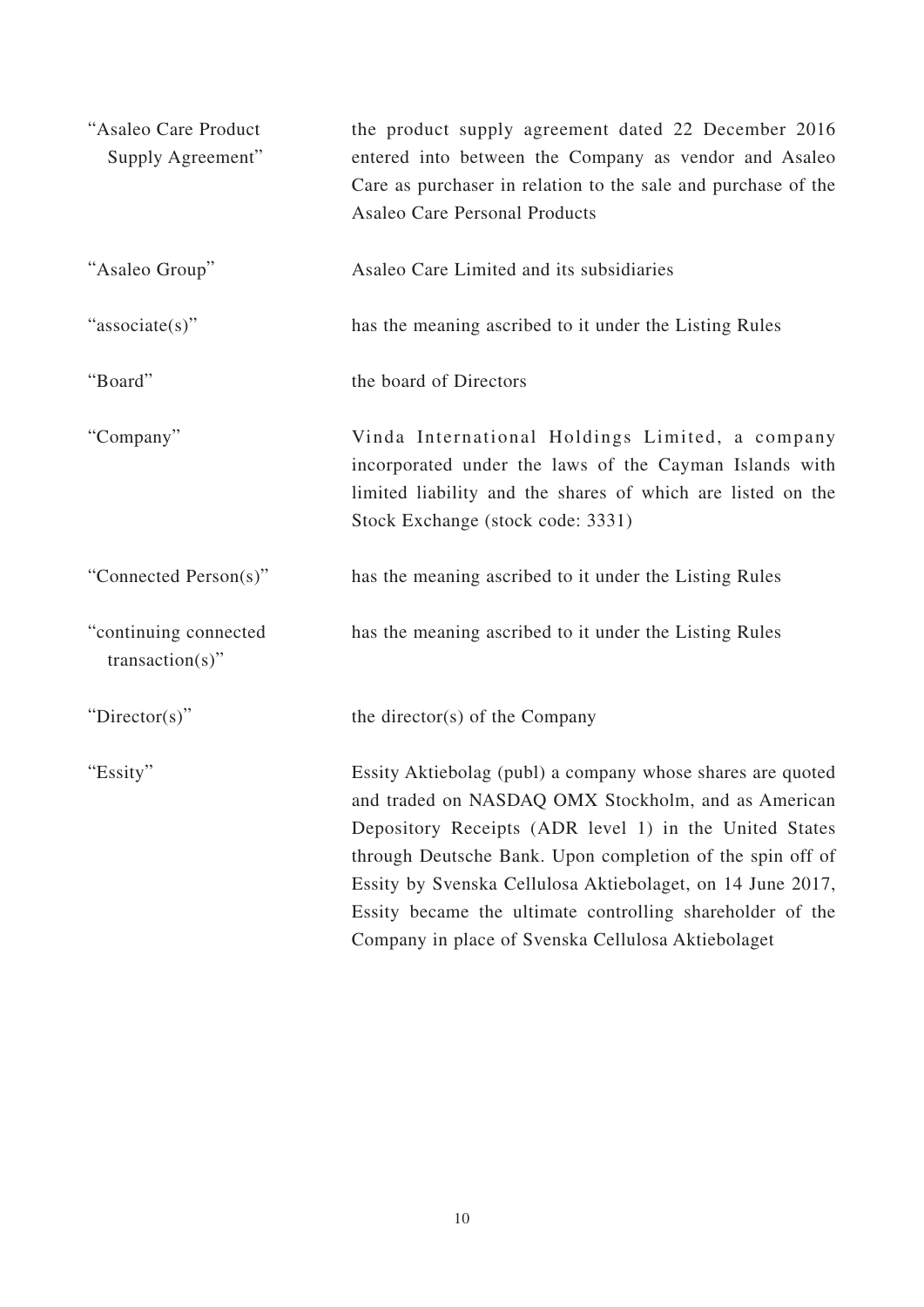| "Essity Group"                  | the group of companies of which Essity is the ultimate<br>holding company, including any body corporate controlled<br>by Essity (but excluding the Company and its wholly-owned<br>subsidiaries from time to time)                                                                                                            |
|---------------------------------|-------------------------------------------------------------------------------------------------------------------------------------------------------------------------------------------------------------------------------------------------------------------------------------------------------------------------------|
| "Group"                         | the Company and its subsidiaries                                                                                                                                                                                                                                                                                              |
| "Hong Kong"                     | the Hong Kong Special Administrative Region of the PRC                                                                                                                                                                                                                                                                        |
| "Listing Rules"                 | the Rules Governing the Listing of Securities on The Stock<br>Exchange of Hong Kong Limited                                                                                                                                                                                                                                   |
| "Original Vinda Annual<br>Caps" | the annual maximum monetary value of the personal care<br>products and raw materials to be sold by SCA Group<br>Holding (or the relevant member(s) of the Essity Group) to<br>the Company (or the relevant member(s) of the Group) under<br>the Vinda Master Procurement Agreement as set out in the<br>Announcements         |
| "Revised Vinda Annual<br>Caps"  | the revised annual maximum monetary value of the personal<br>care products and raw materials to be sold by SCA Group<br>Holding (or the relevant member(s) of the Essity Group) to<br>the Company (or the relevant member(s) of the Group) under<br>the Vinda Master Procurement Agreement as set out in this<br>announcement |
| "SCA Annual Caps"               | the annual maximum monetary value of the personal care<br>products and raw materials to be sold by the Company<br>(or the relevant members(s) of the Group) to SCA Group<br>Holding (or the relevant member(s) of the Essity Group)<br>under the SCA Master Procurement Agreement as set out in<br>the Announcements          |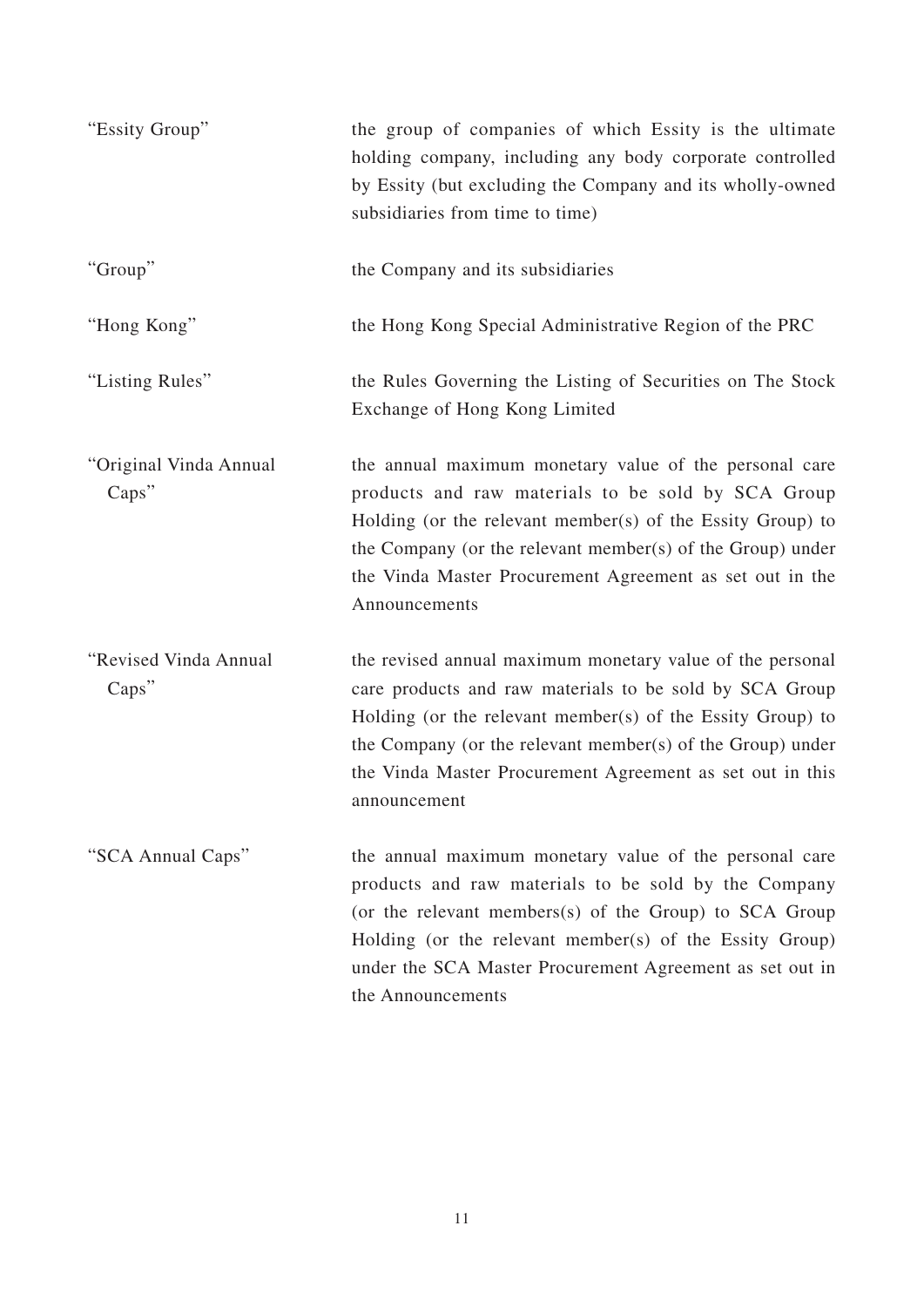| "SCA Group Holding" | SCA Group Holding BV, the controlling shareholder (as      |
|---------------------|------------------------------------------------------------|
|                     | defined under the Listing Rules) and a Connected Person of |
|                     | the Company                                                |
|                     |                                                            |

- "SCA Master Procurement Agreement" the master procurement agreement dated 31 March 2016 entered into between the Company and SCA Group Holding governing the sale of personal products and raw materials by the Company (or the relevant member(s) of the Group) to SCA Group Holding (or the relevant member(s) of the Essity Group)
- "Vinda Master Procurement Agreement" the master procurement agreement dated 31 March 2016 entered into between SCA Group Holding and the Company governing the sale of personal products and raw materials by SCA Group Holding (or the relevant member(s) of the Essity Group) to the Company (or the relevant member(s) of the Group)

By order of the Board of **Vinda International Holdings Limited LI Chao Wang** Chairman

Hong Kong, 8 September 2017